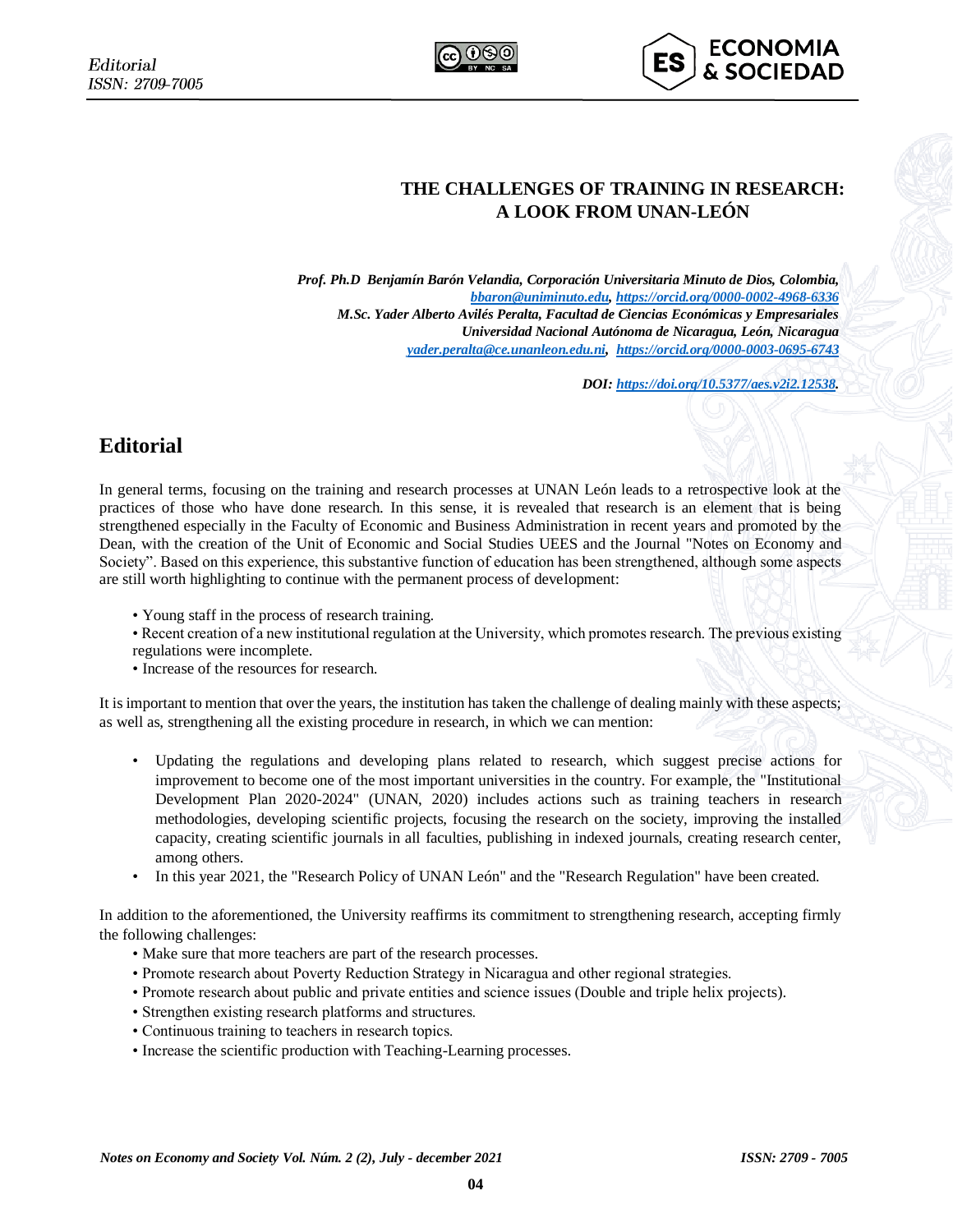

On the other hand, continuing with the research training, it can be said that UNAN León from its "Institutional Development Plan 2020-2024" states that "Research is a process for the generation and transfer of knowledge in the search for solutions to problems that limit the development of the country and the Central American region through the planning and execution of activities". For this reason, it is implemented through the following statutes:

Statutes of UNAN León:

Art. 6. Purposes of the University:

7. Promote research as a learning strategy, for the generation of useful knowledge in the institutional development and the resolution of social, national and regional problems (UNAN, 2007). With which it is intended to facilitate the relation systems that the University has with society in favor of a better living condition of the communities with which it is connected.

Art. 7. Objectives of the University:

2. Contribute to the development of the society, generating knowledge, through the promotion and strengthening of research in its various forms.

3. Develop an effective communication system that allows permanent connection with civil society, the business sector and the State.

13. Take advantage of new scenarios and opportunities to innovate and transfer knowledge and technologies at the service of the country's socio-economic development.

14. Collaborate with state and private institutions in the study and solution of social, national and regional problems

Also, UNAN makes a permanent institutional commitment of mandatory nature and recognizes that research is essential to achieve the Mission of the University. There are research training programs with an emphasis on research methodologies and scientific writing processes. The execution is monitored by the Vice-rector for Research, Innovation and Entrepreneurship (VRIEE). Additionally, there are "Research Committees" in each Faculty made up of professors with experience in research. This has allowed the University to position itself and enter into dialogues with other universities with long research trajectories.

Research training is a permanent pillar of the University's activities and one of the areas that it has been improving the best. These research training programs have been strategic aspects in the transformation of the University, and in recent years the consolidation process has advanced to a great extent, as a result of the great efforts that the directives and authorities have made in terms of resources, which of course will never be sufficient for scientific production activities (Avilés Peralta, Y., Tercero Lola, L., Mayorga, D., & Altamirano Centeno, B., 2020).

For the growth of UNAN León, it has been essential to work on research processes from the foundation to understand the dynamics of knowledge generation in the following way:

Promoting calls for research projects to generate niches for the training of researchers; Production of knowledge for the elaboration of scientific articles to be proposed to high-impact scientific journals; Prepare presentations to be given in national and international events; in summary, build a community of interlearning science (Baron, B., Cancino, J., Guativa, A. & Garcia, D. (2011)).

In addition, the university has been creating institutional spaces for the construction of scenarios of scientific dissemination, so the advances and results of research can be presented as processes of social appropriation of knowledge, such as:

- The "Congress of Scientific Research" that promotes presentations of research projects organized at the University.
- "The University Day of Scientific Development JUDC", an event in which students and teachers participate with research conducted at undergraduate level, in the different curricular components.

With these events, the University aims to show the development of the competencies formed both in students, at undergraduate and postgraduate levels, as in professors, showing the different trajectories of the research practices, so as not to generalize with asymmetric relations, and lead to diverse understandings of the professional training in research (Velandia, B., Rojas, C.A., & Alonso, F.Y. (2021).

UNAN León is among the first universities that publish the most at the national level, leading in the field of health. Some publications in journals of different topics such as: